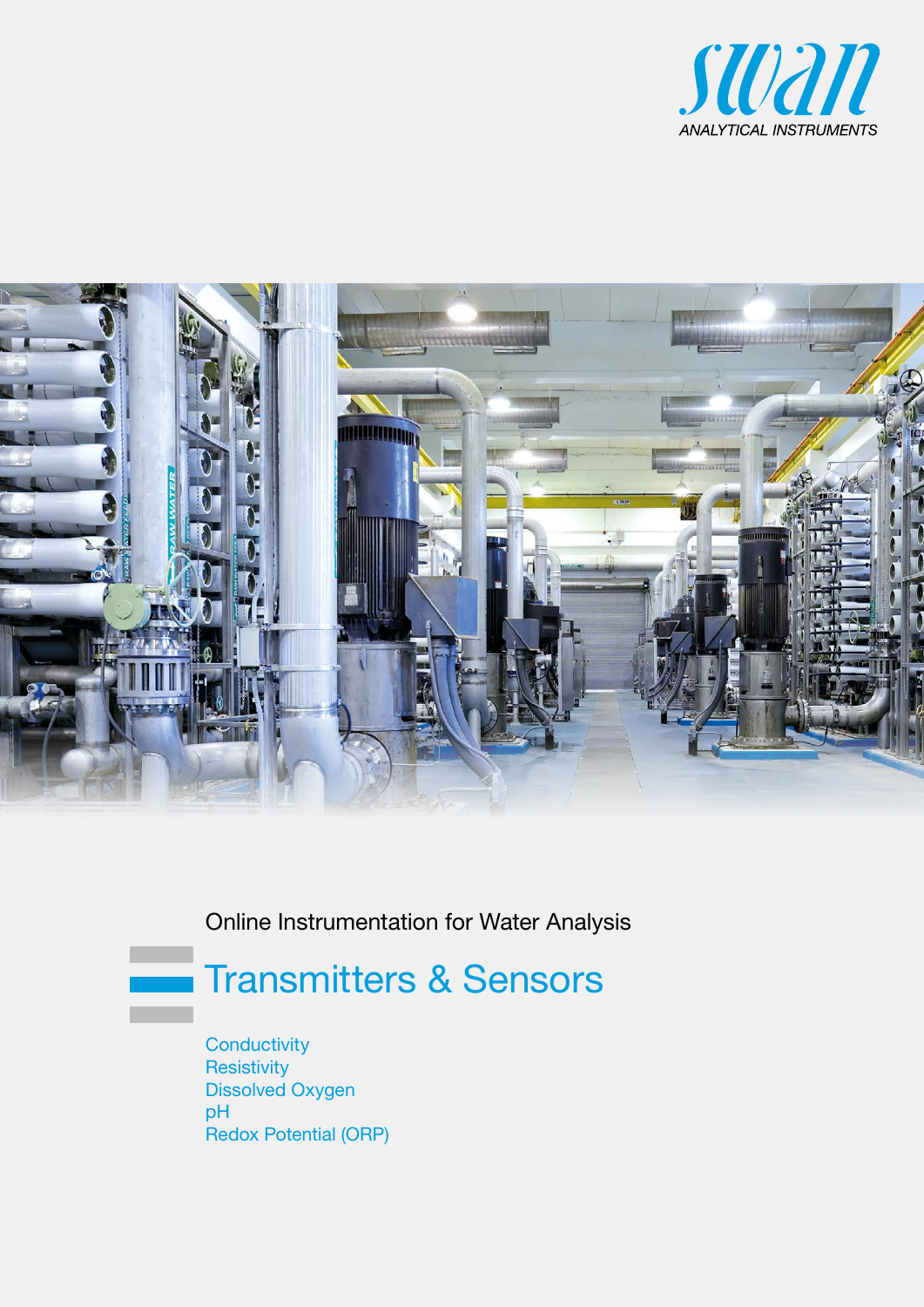

**Miscellaneous** 

**Titanium** electrode

Stainless steel electrode for applications with retractable wet-tap valve

1 ½" sanitary clamp or ¾" NPT thread connection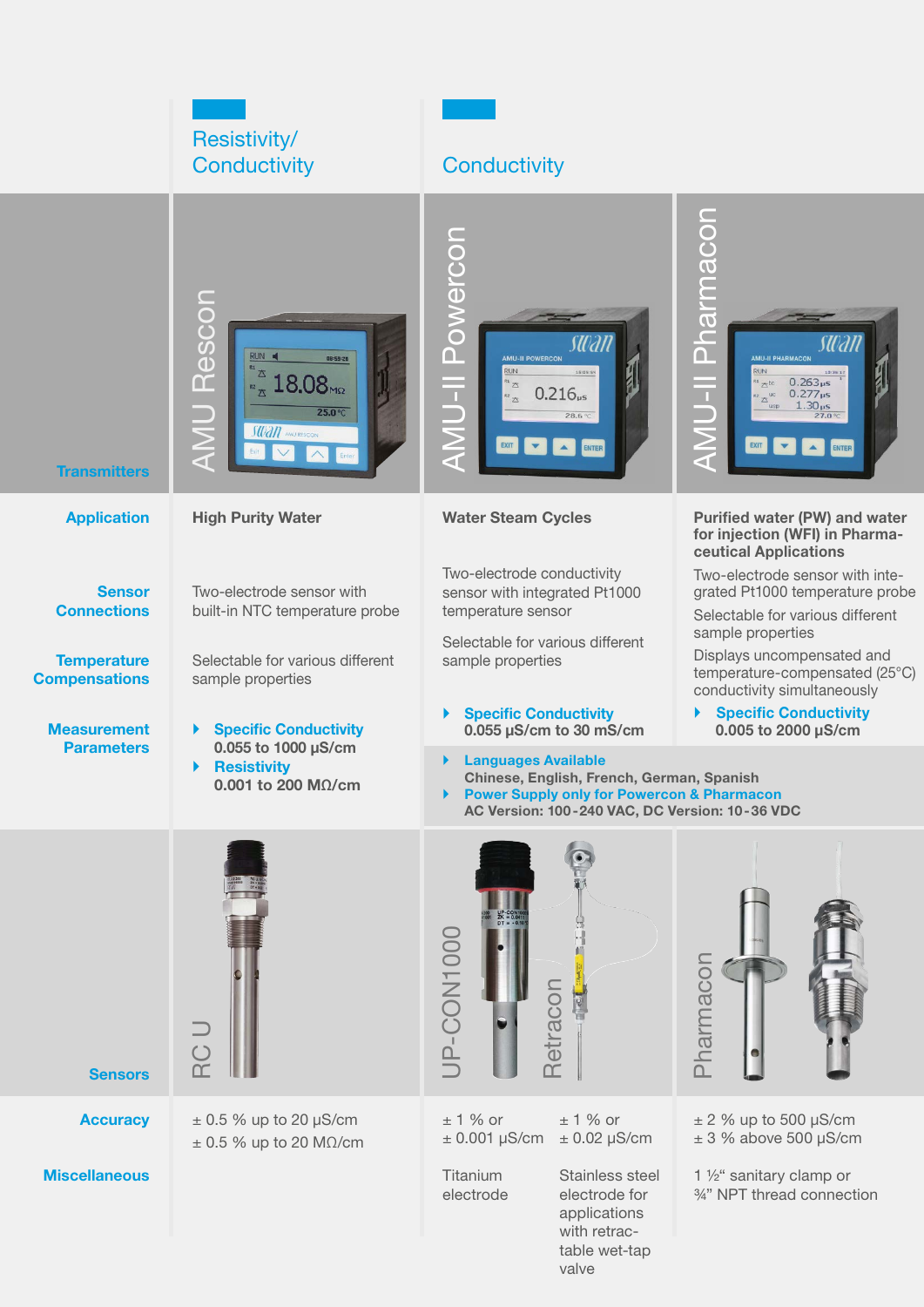

Inductive (toroidal) conductivity sensor with built-in Pt1000 temperature probe

With selectable coefficient or nonlinear function for natural waters according to EN 27888/DIN 38404

- ▶ Conductivity 0.1 to 2000 mS/cm  $\triangleright$  NaCl, NaOH and acids  $\triangleright$ 
	- **Salinity as NaCl** Concentration in % **TDS as NaCl** Concentration in %



built-in Pt1000 temperature probe

With selectable coefficient or nonlinear function for natural waters according to EN 27888/DIN 38404

▶ Conductivity







± 1.5 % or  $± 0.2 \mu S/cm$ 

Sample temperatures up to 90°C

± 1 % or  $± 0.2 \mu S/cm$ 

Sample temperatures up to 120°C

|  | $\pm$ 0.01 % |  |
|--|--------------|--|
|--|--------------|--|

PFA Teflon® with 2" sanitary clamp or polypropylene (PP) with ¾" NPT thread connection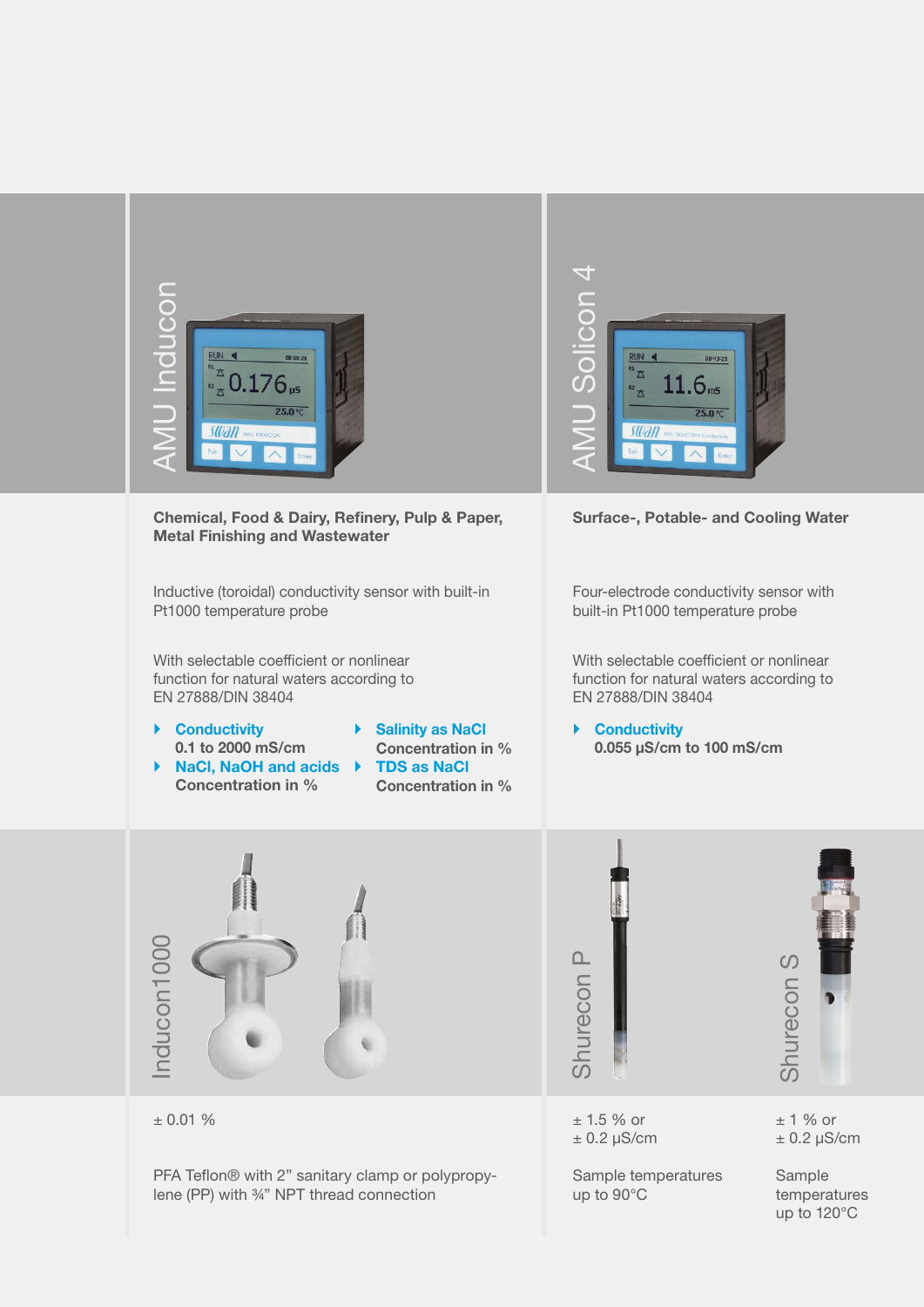

High-Purity Water

Oxytrace G oxygen sensor with integrated NT5k temperature probe

Automatic compensation of temperature and air pressure

▶ Oxygen Dissolved 0 ppb to 20 ppm ▶ Saturation 0 to 200 %



Common features of Swan AMU Transmitters



| <b>Dimensions</b>        | 96 x 96 x 120 mm<br>(DIN 43700) - designed<br>for panel installation in<br>a Noryl® resin enclosure                          |
|--------------------------|------------------------------------------------------------------------------------------------------------------------------|
| <b>Input</b>             | Potential-free contact for<br>hold, remote off or sample<br>flow meter                                                       |
| <b>Output</b>            | Two scalable current<br>outputs (0/4 - 20 mA)                                                                                |
| <b>Alarm</b><br>Contacts | Potential-free alarm contact<br>as summary alarm indication<br>for programmable alarm<br>values and for instrument<br>faults |
| Contacts                 | Two potential-free<br>contacts programm-<br>able as limit switch<br>or PID-control                                           |

 $± 0.3 %$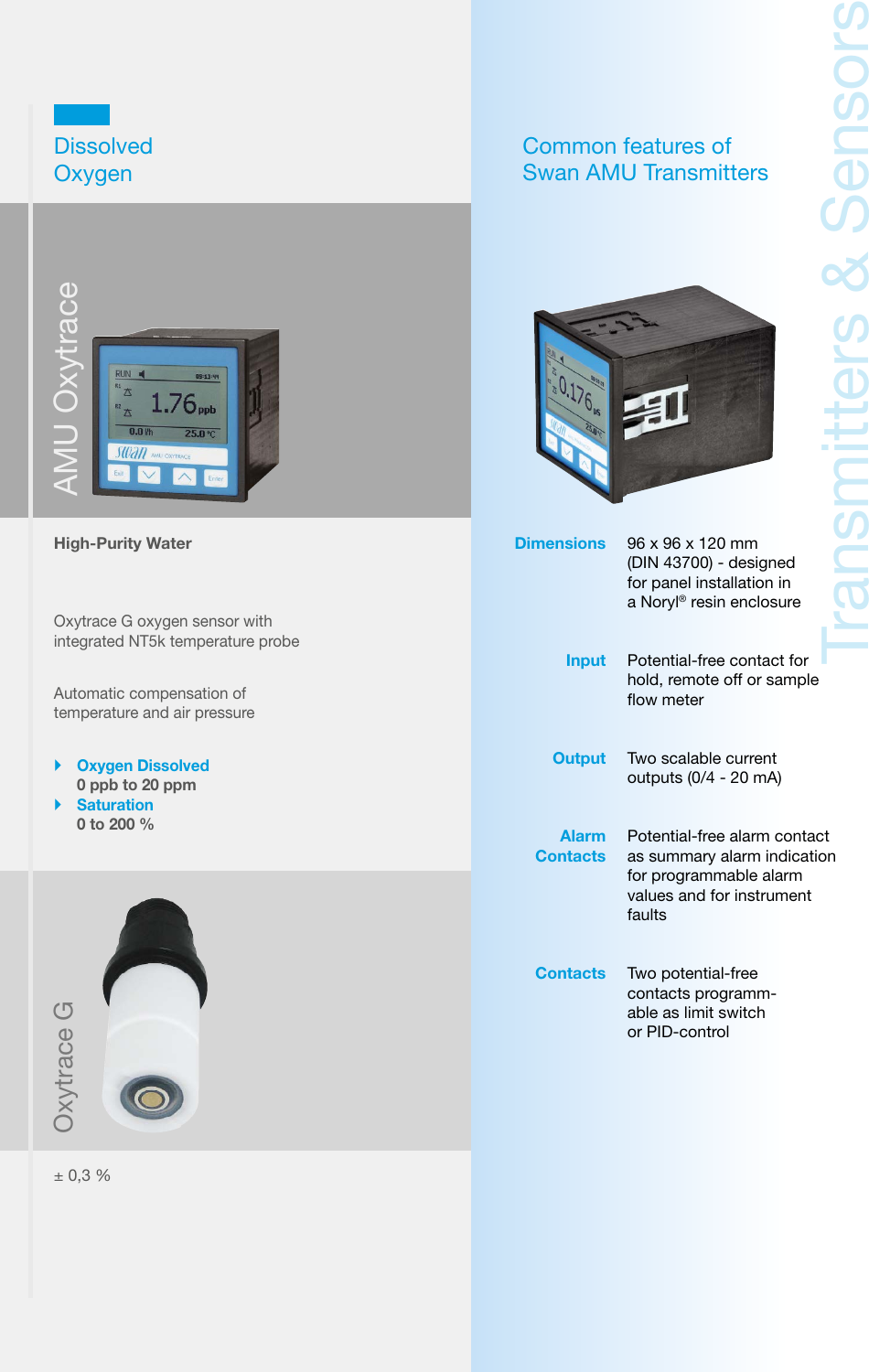pH Redox Potential



Swimming Pools